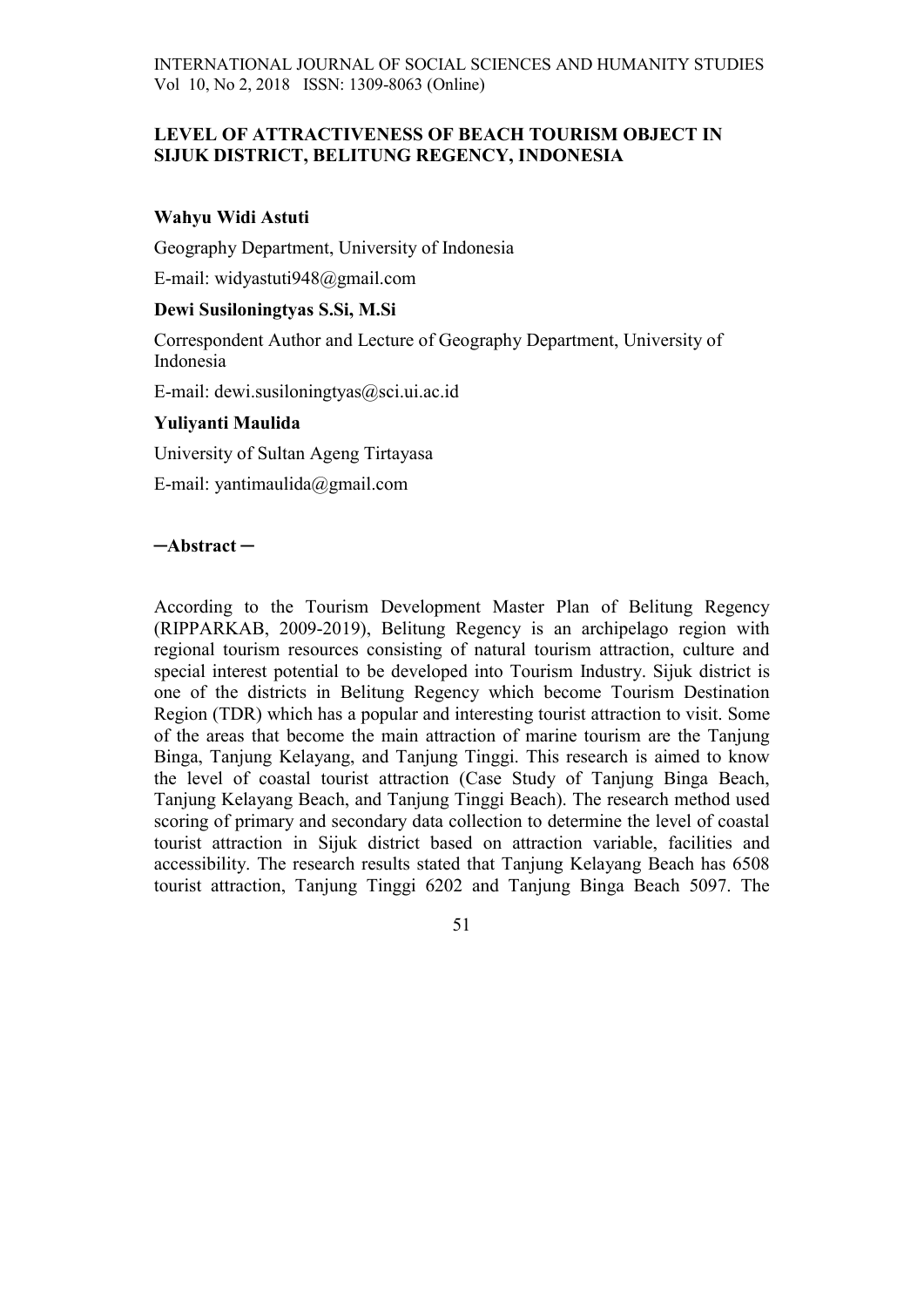conclusion is that Tanjung Tinggi Beach has the highest tourist attraction value and Tanjung Binga beach has the lowest atraction value.

Key Words: Attractions, Accessibility, Facilities, Level of Attraction, and Beach Tourism

### 1. INTRODUCTION

#### 1.1. Background

Indonesia is an archipelago country that have more water area than land area. There are about 13 large islands and 13,466 small islands around its territory (BIG, 2012). This is caused Indonesia have many beautiful and unique beaches. Therefore, there are many beach tourisms that present beautiful natural scenery, underwater scenery and unique beach that can spoil the eyes of the tourists (Sugiono, 2013 in Firdaus et al, 2015).

One of the currently developing beach attractions tourism that can be found is in Belitung Regency. According to the Tourism Development Master Plan of Belitung Regency (RIPPARKAB, 2009-2019), Belitung Regency is an archipelago area with tourism resources that consist of natural, cultural and special interest tourism potential to be developed into Tourism Industry. Belitung Regency is divided into 5 districts named Tanjung Pandan district, Sijuk district, Badau district, Membalong district and Selat Nasik district (BPS, Sijuk in Numerical 2014).

Sijuk district is a Tourist Destination Area (TDA) which has many popular tourist attraction that interest to visit. Sijuk district is planned as a tourism area that has been established by the local government as a center of coastal tourism area. There are diving, snorkeling, touring small islands, religious tourism, and so forth. The beaches of this region are known to have beautiful scenery with white sand, beautiful underwater scenery and various rock formations along the coastal shores.

Some of the areas that become the main attraction of beach tourism in Sijuk district are Tanjung Binga beach, Tanjung Kelayang beach, and Tanjung Tinggi beach. In the direction of RTRW Belitung Regency (Perda No.18 / 2005),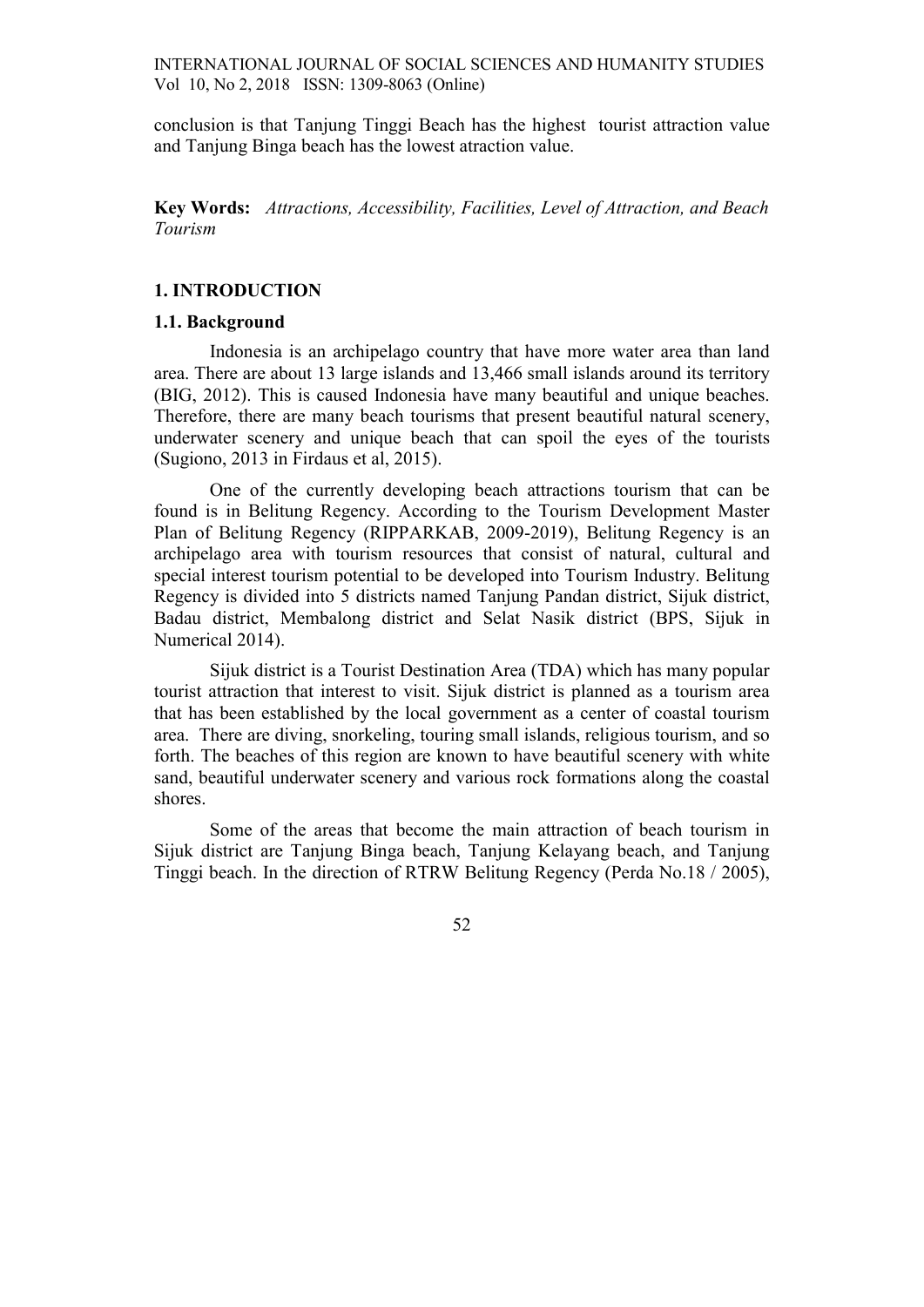for the Area of Tanjung Kelayang as a coastal tourism area located in District Sijuk. Geographically, Sijuk District has a strategic location for region development coastal tourism. Sijuk District has beautiful scenery such as beaches and underwater view, but it is also a potential area for the development of coastal tourism. Many beach in this region are known to have beautiful scenery with white sand and various granite formations of rocks along the coastal. Also there are several islands that became tourist destinations by the people around and tourists (RIPPARKAB, 2009-2019).

Behind the potential and characteristics of Sijuk District as a coastal tourism area, it will be an advantage if it can be optimized and managed well. Because sector of tourism is one important component in the economic development in a region. Tourism development is carried out continuously, so it will give benefits for the prosperity of the community. The policy directions in development of tourism sector include: national tourism marketing by bringing domestic and foreign tourists; developing tourism destinations by increasing the attractiveness of tourist destinations that will compete inside and outside the country; developing industry tourism by increasing the participation of local businesses and improving diversity and competitiveness.

Because the beaches in Sijuk District have good potential for coastal, it is necessary to hold research and assessment of the level of atracriviness of coastal tourism object in Sijuk District. Then it will be a consideration for the government in managing the tourist attractions and development strategies for the object of tourism to be better again and able to increase local incomes as well as community incomes around the tourist attraction.

## 1.2. Teoritical Review

According to Indonesian Law No. 9/1990, tour is a travel activity or part of the activity that done voluntarily and temporarily to enjoy the object and attraction of culture, economy, or natural wealth. Pending (2006) in Devina (2011), states that there are three main points that become a requirement of a region to become a tourist destination: 1) Have attractions / objects of interest, 2) Accessibility and also 3) Facilities

Beach tourism is a beach that has attractiviness as a tourist attractions either because of physical factors, attractions, facilities and others (Nugroho,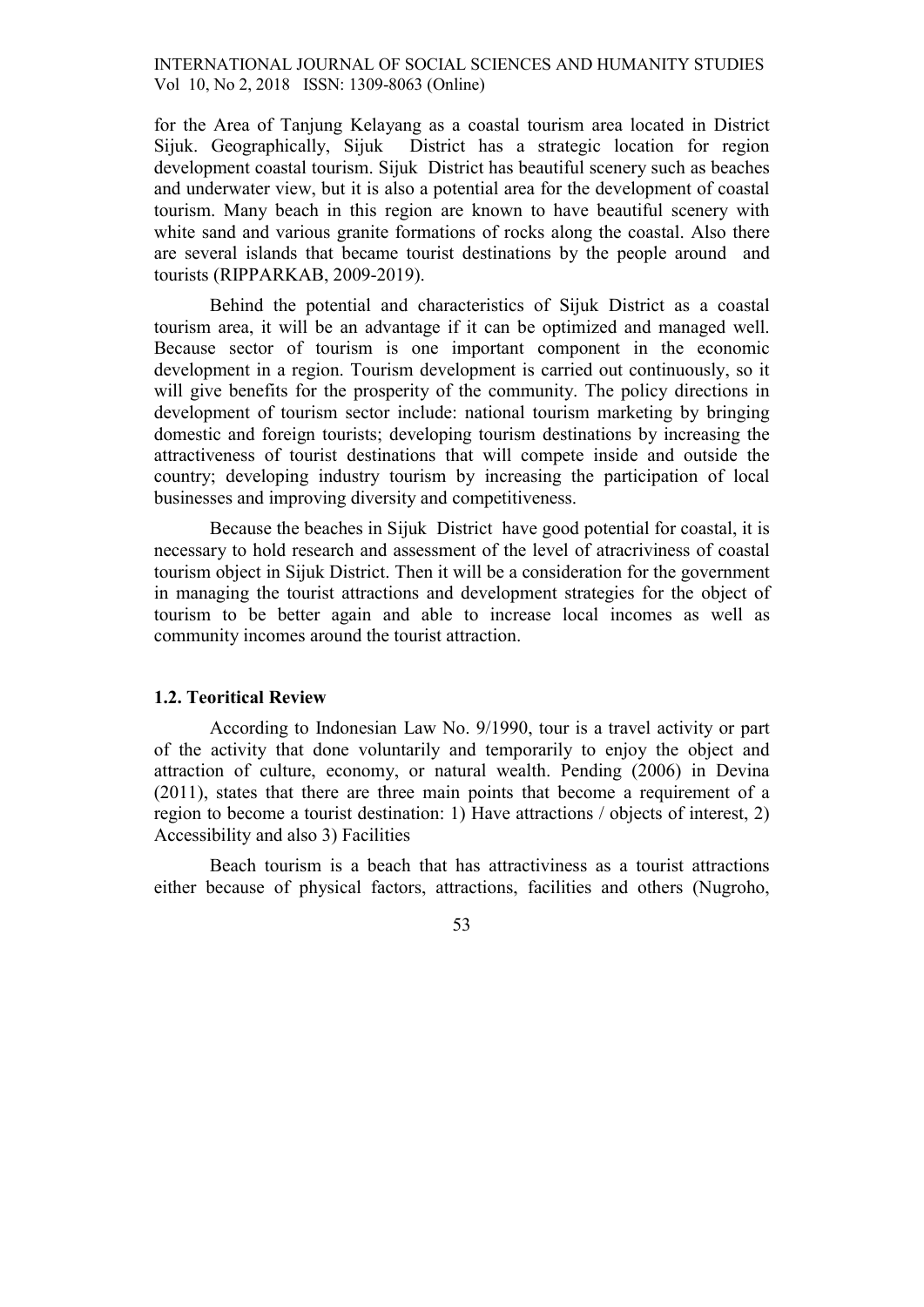2005). Tourist attractiviness is a potential that encourages the presence of tourists to a tourist destination (Suwantoro, 2004). According to Sudarto (in Siswanto, 2006) the attractiviness of tourist attraction is based on:

- a) The existence of a resource that can impact a sense of fun, beautiful, comfortable and clean;
- b) There is high accessibility to be able to visit it;
- c) The existence of special features / specific that are unique;
- d) The existence of supporting facilities / infrastructure to serve the tourists who attend;
- e) Natural attractions have high attractiviness because of the natural beauty of the mountains, rivers, beaches, sand and forests; and
- f) Cultural attractions have a high attractiviness because it has a special value in the form of art attractions, ceremonies custom, noble value contained in an object of fruit of human works in the past

According to the Spatial Plan Area of Belitung Regency in 2000-2010, the beach location in Sijuk district that can be used as beach tourism is Secupak Beach, Batu Itam Beach, Terong Beach, Tanjung Binga Beach, Tanjung Kelayang Beach, Tanjung Tinggi Beach, Lengkuas Island, and Babi Island .

#### 1.3. Methodology

The research was conducted in several coastal tourism areas in Sijuk district, Belitung Regency, Bangka Belitung Province, Indonesia. To get the final result of the attractiveness level of coastal tourism attraction in Kecamatan Sijuk, it used several variables as follows:

1. Tourism Attraction include Site Attraction and Event Atraction

2. Tourism Facilities which includes secondary facilities and conditional facilities. Secondary facilities include restaurants, accomodation and souvenir shops. Conditional facilities include parking area, toilets and places of worship.

3. Accessibility that consist of distance from the city, type of road and road conditions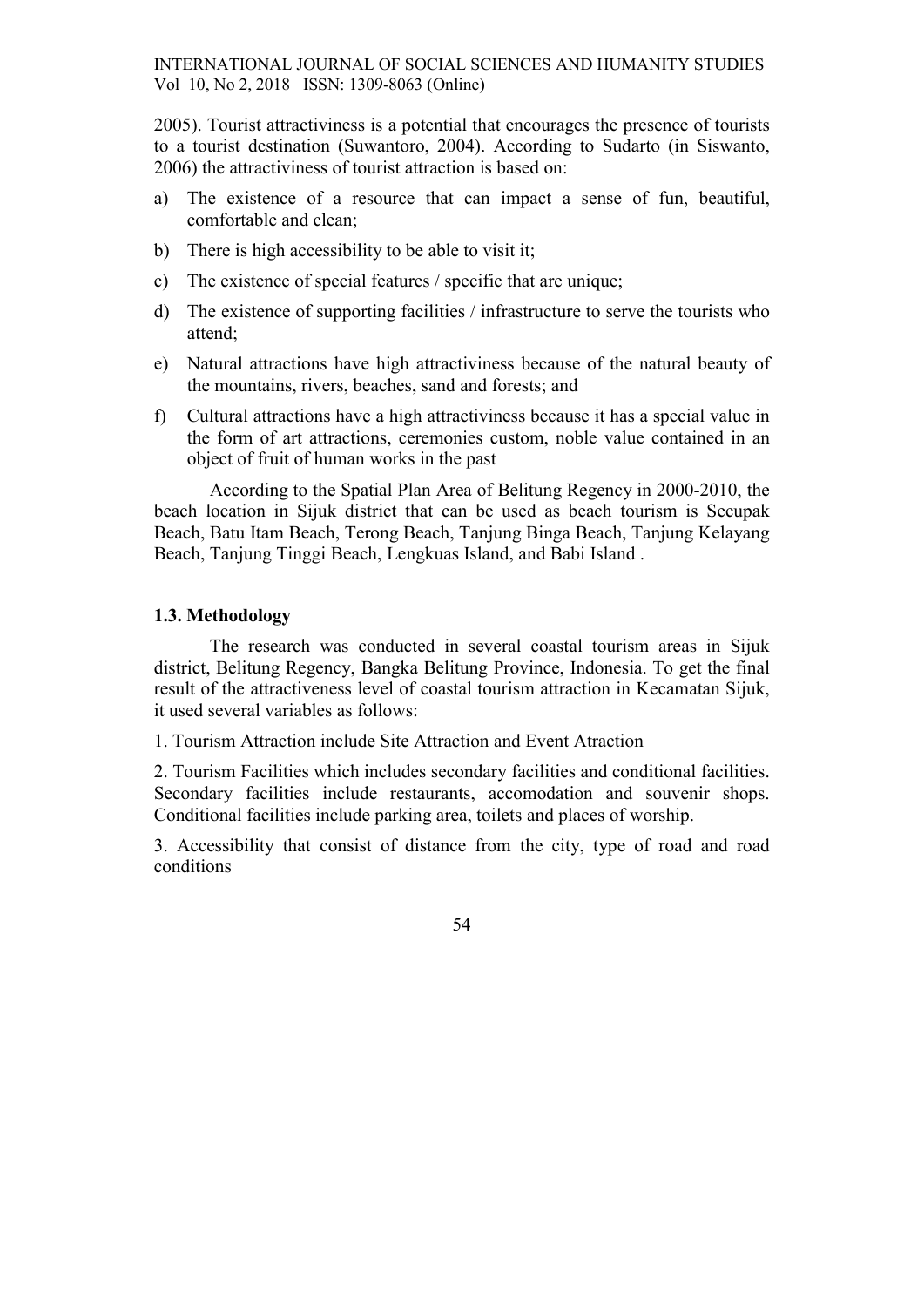Data collection is used primary and secondary data. Primary data collection was conducted during the field survey, plotting each tourist attraction using GPS (Global Potitioning System), data collection of number and types of tourism facilities, and interviews to 6 respondents from all tourism object and 1 person interview from Tourism Office of Belitung Regency. The secondary data collection is obtained from related institutions such as location object tourism data in Belitung Regency from Belitung Tourism Object Map obtained from the Ministry Tourism and Creative Economy of Belitung Regency in 2012, Belitung District Administration data which can be from the Central Statistics Agency of Belitung regency 2013, road network data and distance from the Geospatial Information Agency 2015.

This study uses descriptive spatial comparative analysis method, which gives scoring / assessment of each variable from the level of attraction of coastal tourist attraction in Sijuk District with beach tourism object as its unit of analysis. From the scoring results will be seen comparison of the attractiveness level of beach attractions high and low. And from the interview got weight value for each variable used in this research.



Figure 1. Location of Research Objects

# 2. RESULT AND DISCUSSION

## 2.1. Attractions

Attraction is a major component in tourism activities. Otherwise, the existence of attraction can also be said as a tourism product (Kurniawan, 2008) in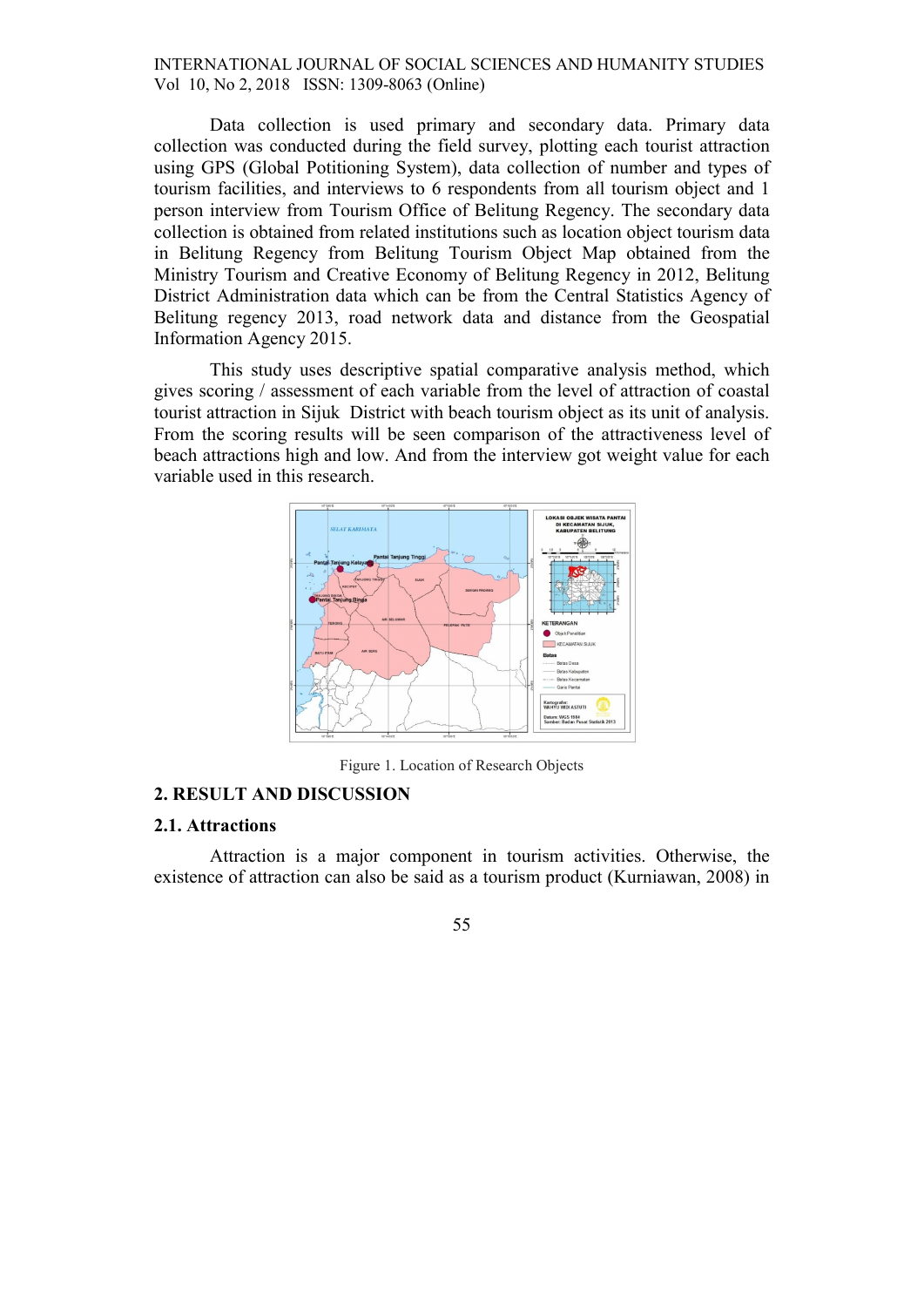Devina, 2011). Attractions in the tourism object can be site attraction and event attraction. Here are the site attraction and event attraction that were found on the beaches that became the object of researchers in the Sijuk District, Belitung Regency.

| No. | Tourism<br>Object            | Site Attraction                                                                                                                                         | Event Attraction                                     |
|-----|------------------------------|---------------------------------------------------------------------------------------------------------------------------------------------------------|------------------------------------------------------|
| 1.  | Tanjung<br>Binga<br>Beach    | Bukit Berahu, white sanded beach,<br>Fishermen's village                                                                                                | Selamat Laut Event (only once a<br>year)             |
| 2.  | Tanjung<br>Tinggi<br>Beach   | Beautiful white sanded beach, big granite<br>stones, place of Laskar Pelangi film taken                                                                 | Competition (paddle race,<br>swimming, beach volley) |
| 3.  | Tanjung<br>Kelayang<br>Beach | White sanded beach, big granite stones,<br>beautiful islands around Tanjung<br>Kelayang Beach (Lengkuas Island,<br>Kepayang Island, Burung Island, etc) | Muang Jong                                           |

Tabel 1. Site Attraction dan Event Attraction of Beach Tourism Object

Source: Field Observation Result, 2017

Tabel 2. Scoring Result of Attraction Variable

| Element                                  | <b>Bobot</b> Score |       | <b>Total</b><br><b>Score</b> |  |  |  |
|------------------------------------------|--------------------|-------|------------------------------|--|--|--|
| Tanjung Binga Beach                      |                    |       |                              |  |  |  |
| Amount of Prominent<br>Natural Resources | 5                  | 6     | 30                           |  |  |  |
| Cleanliness                              | 5                  |       | 35                           |  |  |  |
|                                          |                    | Total | 65                           |  |  |  |
| Tanjung Tinggi Beach                     |                    |       |                              |  |  |  |
| Amount of Prominent                      |                    | 8     | 40                           |  |  |  |
| Natural Resources                        |                    |       |                              |  |  |  |
| Cleanliness                              | 5                  | 6     | 30                           |  |  |  |
|                                          |                    | Total | 70                           |  |  |  |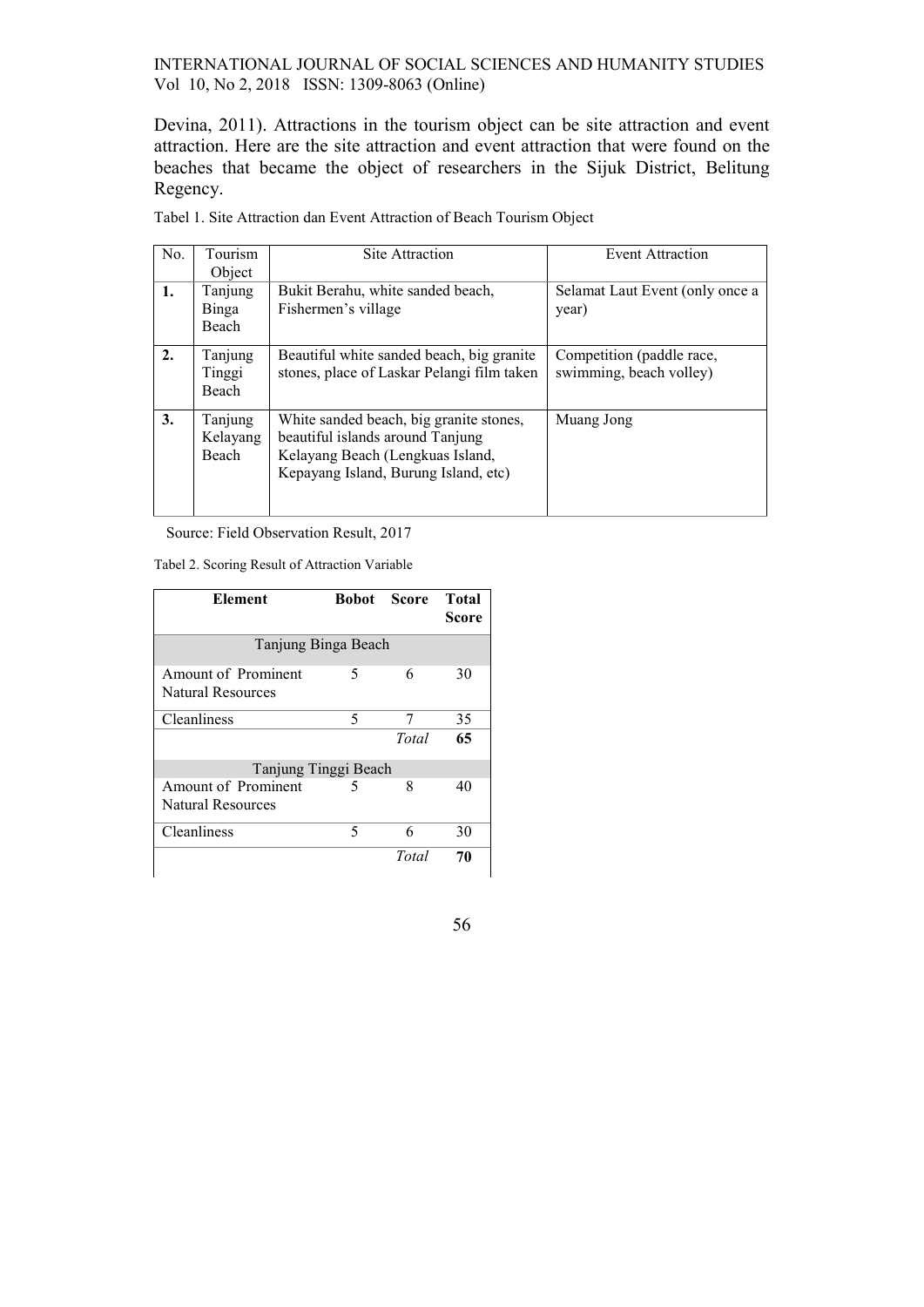| Tanjung Kelayang Beach                          |  |       |    |  |  |
|-------------------------------------------------|--|-------|----|--|--|
| Amount of Prominent<br><b>Natural Resources</b> |  |       | 45 |  |  |
| Cleanliness                                     |  |       | 40 |  |  |
|                                                 |  | Total | 85 |  |  |

Source: Processed Data Result, 2017

Attraction table above uses element of the number of prominent Natural Resources and cleanliness level of tourism based on researcher's observation. Each element is given the same value that is 5. The value given between range 1- 10 with assumption that the higher value the better in terms of natural resource and cleanliness. From the observation, Tanjung Binga beach has the smallest attraction value that is 65 (low), while Tanjung Tinggi beach is 70 (medium) and Tanjung Kelayang beach has the highest attraction value that is 85 (high). Tanjung Binga beach has the smallest attraction value because of its little number of attraction and not all beaches can be used for tourism objects, furthermore, most of the beaches filled by fishermen's settlement. However, in terms of cleanliness is quite good because it is managed by private parties. Tanjung Kelayang Beach has the highest value because there are a lot of prominent attractions such as garuda granites, white sand beaches, access to other beautiful islands, and cleanliness is maintained because it is managed by the government. Another one, Tanjung Tinggi Beach has the moderate attractions, because despite the existence of prominent Natural Resources is enough, but the cleanliness of the beach cannot be maintained, as it is managed independently by the society.

## 2.2. Tourism Object Facilities

The tourism facilities that existed in each tourism object that consist of secondary facilities and conditional facilities. Secondary facilities consist of the amount of restaurants, hostels, and souvenir shops. On the other hand, the conditional facilities consist of toilets, parking areas, and places of worship . The completeness of the secondary facilities in every tourism object can be seen in the following table:.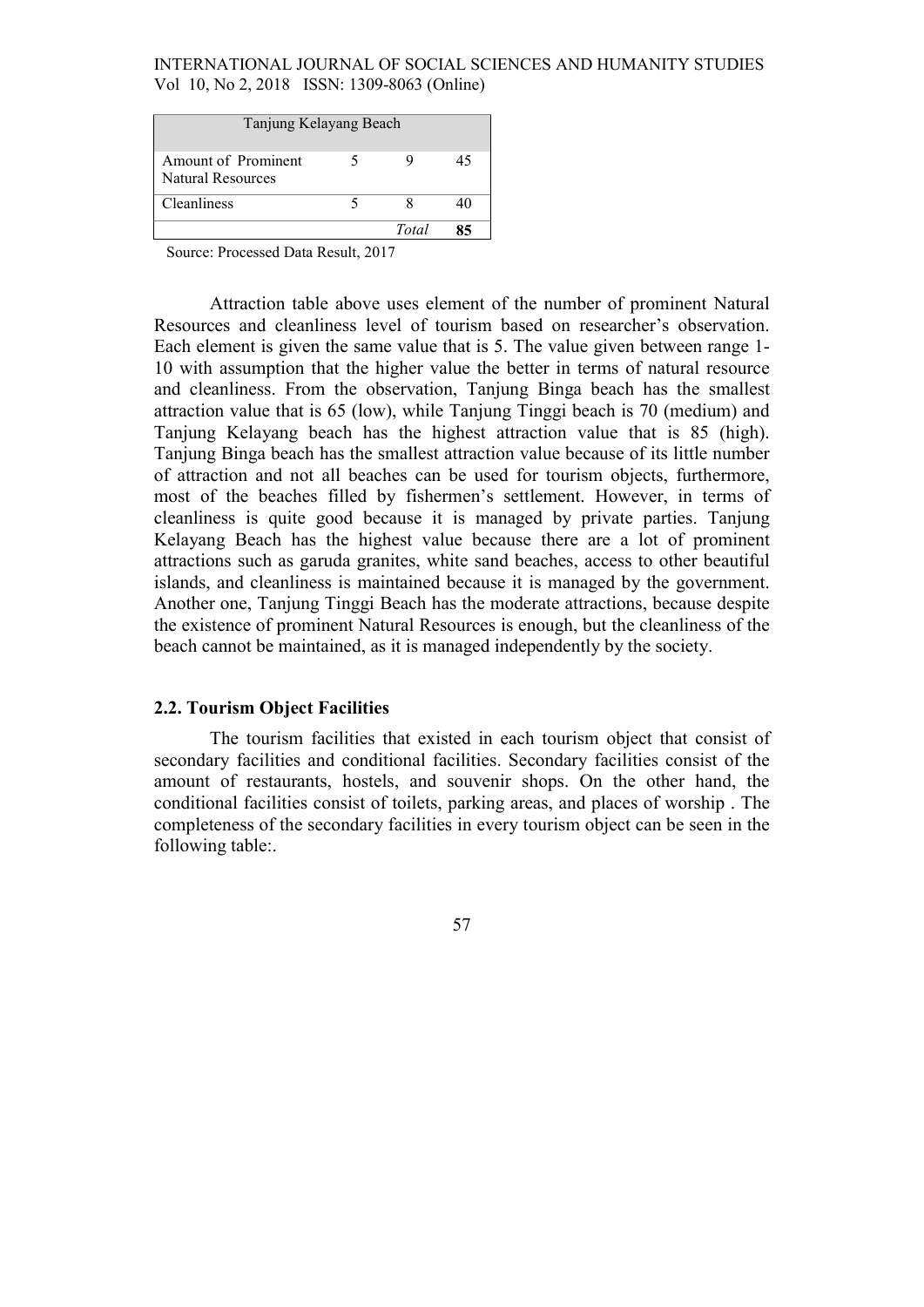|                     | The Availability of Secondary<br>Facility |            |                | The Availability of Conditional<br>Facility |                             |                |
|---------------------|-------------------------------------------|------------|----------------|---------------------------------------------|-----------------------------|----------------|
| Beach               | The                                       | The        | The            | The                                         | The                         | The            |
| Tourism             | Amount of                                 | Amount     | Amount         | Amount of                                   | Amount                      | Amount         |
| Object              | Restaurants                               | of Hostels | of             | Toilets                                     | of                          | of             |
|                     |                                           |            | Souvenir       |                                             | Places                      | Parking        |
|                     |                                           |            | <b>Shops</b>   |                                             | of                          | Areas          |
|                     |                                           |            |                |                                             | Worship                     |                |
| Tanjung<br>Binga    |                                           | 13         |                | $\overline{2}$                              |                             | $\overline{2}$ |
| Tanjung<br>Tinggi   | 31                                        | 20         | $\mathfrak{D}$ | 8                                           | $\mathfrak{D}$              |                |
| Tanjung<br>Kelayang | 25                                        | 9          |                | 18                                          | $\mathcal{D}_{\mathcal{L}}$ | 5              |
| Total               | 57                                        | 42         | 2              | 28                                          | 5                           | 8              |

Tabel 3. The Availability of Secondary Facility and Conditional Facility

Source: Observation Result, 2017

Tabel 4. Scoring result of secondary and conditional facility variable

| <b>Element of secondary and</b> | Weight | Score              | <b>Total Score</b> |  |  |
|---------------------------------|--------|--------------------|--------------------|--|--|
| conditional facility            |        |                    |                    |  |  |
| Tanjung Binga Beach             |        |                    |                    |  |  |
| The Amount of Restaurants       | 1,7    | 0,2                | 0,3                |  |  |
| The Amount of Hostels           | 1,7    | 3,1                | 5,2                |  |  |
| The Amount of Souvenir Shops    | 1,7    | 0,0                | 0,0                |  |  |
| The Amount of Toilets           | 1,7    | 0,7                | 1,2                |  |  |
| The Amount of Places of Worship | 1,7    | 2,0                | 3,3                |  |  |
| The Amount of Parking Areas     | 1,7    | 2,5                | 4,2                |  |  |
|                                 |        | <b>Total Score</b> | 14,2               |  |  |
| Tanjung Tinggi Beach            |        |                    |                    |  |  |
| The Amount of Restaurants       | 1,7    | 5,4                | 9,1                |  |  |
| The Amount of Hostels           | 1,7    | 4,8                | 7,9                |  |  |
| The Amount of Souvenir Shops    | 1,7    | 10,0               | 16,7               |  |  |
| The Amount of Toilets           | 1,7    | 2,9                | 4,8                |  |  |
| The Amount of Places of Worship | 1,7    | 4,0                | 6,7                |  |  |
| The Amount of Parking Areas     | 1,7    | 1,3                | 2,1                |  |  |
|                                 |        | <b>Total Score</b> | 47,2               |  |  |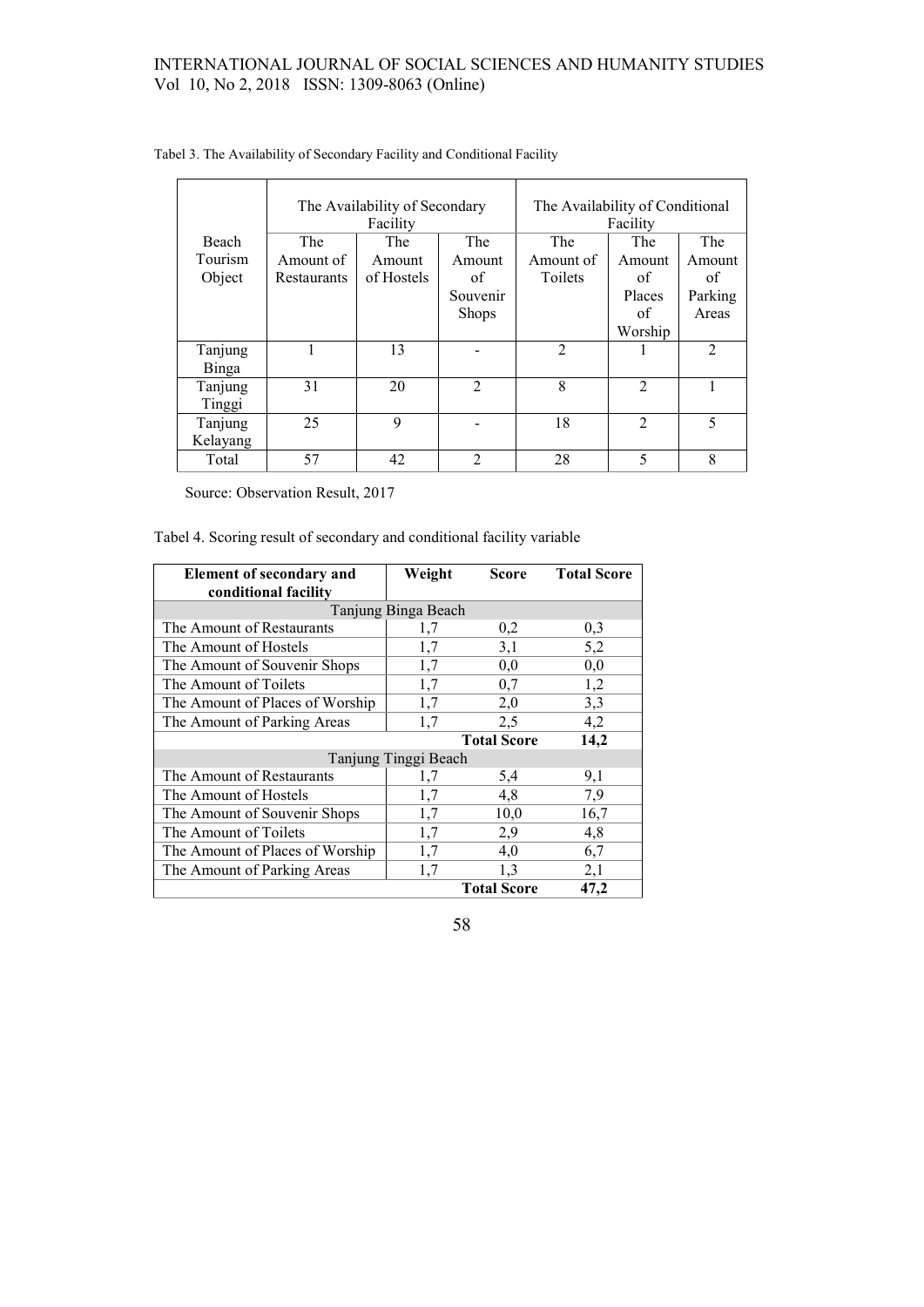| Tanjung Kelayang Beach          |     |                    |       |  |  |  |
|---------------------------------|-----|--------------------|-------|--|--|--|
| The Amount of Restaurants       |     | 4,39               | 7,31  |  |  |  |
| The Amount of Hostels           | 1.7 | 2,14               | 3,57  |  |  |  |
| The Amount of Souvenir Shops    | 1.7 | 0.00               | 0.00  |  |  |  |
| The Amount of Toilets           | 1.7 | 6,43               | 10,71 |  |  |  |
| The Amount of Places of Worship | 1.7 | 4,00               | 6,67  |  |  |  |
| The Amount of Parking Areas     | 1.7 | 6.25               | 10,42 |  |  |  |
|                                 |     | <b>Total Score</b> | 38.8  |  |  |  |

Source: Processed Data Result, 2017

The score for scoring on the secondary and conditional facility variables are obtained from the following formula: Score =  $\frac{y}{y}$  x 10 Information : x = score per wanted element  $y = score per total element$ 

Total Score = Weight x Score

According to amount of availability of tourism as on the table above, Tanjung Binga beach has the smallest facilities attraction value, that is 14.2 (small) while Tanjung Tinggi beach has the biggest facilities attraction value, that is 47,2 (big) and Tanjung Kelayang beach has facilities attraction value 38,8 (medium).

#### 2.3. Accessibility

Bintarto (1991) said that accessibility is easiness of movement from a place to another place in a region. Accessibility in this research consists of distance from city, type of road, and the road condition. For a score of distance element from a place to another place, used scoring rank of near to far distance from city. The more near the distance from city, the rank will be higher and the score will be bigger. Moreover, with the type of road, collector road will get bigger score compared to other roads. First rank score 8, second rank score 7, third rank score 6. Furthermore, after the calculation, it got the result that the highest accessibility attraction score is 80 (high), while Tanjung Tinggi and Tanjung Kelayang beach have same accessibility attraction score, that is 70 (medium).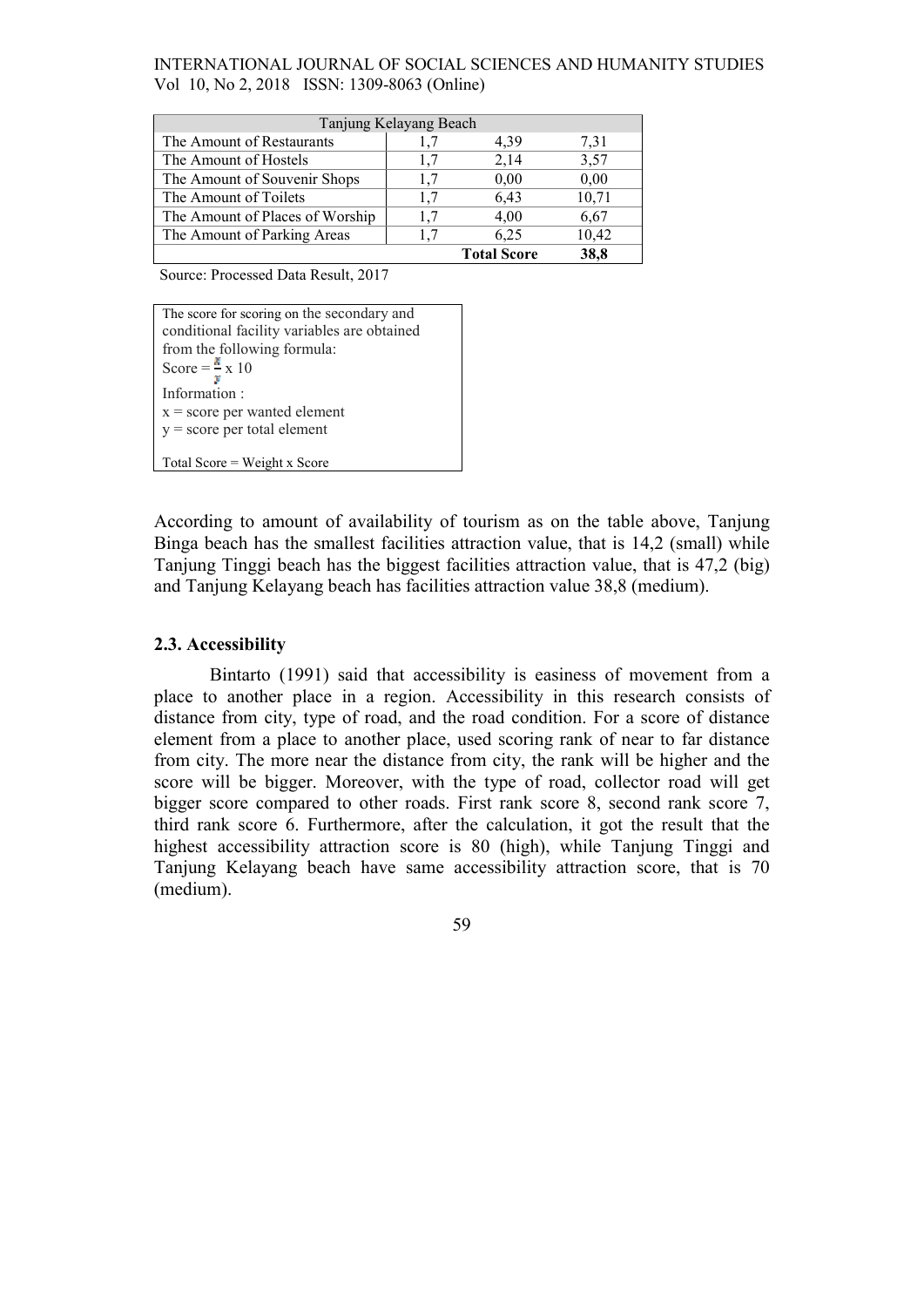### 2.4. Level of Attractiveness of Beach Tourism Object in Sijuk district

There are three variables that used in the research of level of attractiveness of beach tourism object in Sijuk district, they are attractions, facilities, and accessibilities. By the scoring method, the scoring to each variable mentioned was based on the result of interview to respondent. 6 respondents said that attraction is the most influential variable to the level of coastal tourist attraction compared with the facilities and accessibility variables. So that, the attraction variable will get the biggest weight compared with other variables in this study. As from 6 respondents, 3 respondents said second most important variable after attraction is facility variable then new accessibility variable. 1 respondent said that the facility variable and accessibility have same position, and 2 respondents said they did not know about this variable. As a result, the researchers determined that the attraction variable has a weight of 40, facility variable 35 and accessibility variable 25. Here is the score of the level of attractiveness of beach tourist attraction in Sijuk district.

The scoring result shows that tourist attraction that has the highest attraction score is Tanjung Kelayang Beach with 6508 (high), then the second one is Tanjung Tinggi Beach with 6202 (medium) and the last is Tanjung Binga Beach with 5097 (low). Tanjung Kelayang beach has high attraction, because it is supported by its attraction variables, they are the beautiful beaches with white sand and large granite stones. One of the most famous is the eagle stone. Moreover, because of this beach is a gateway to the other beautiful islands in Belitung such as Lengkuas Island, Kepayang Island, and the others. Furthermore, in terms of beach facilities is quite good, because there are many permanent restaurants and hostels. In terms of accessibility also, the beach is quite good because it is only 27 km from the city center, which can be reached in 30 minutes. Tanjung Tinggi Beach has attraction score 6202 (second largest) after Tanjung Kelayang beach because the location of this tourism object has a nice attraction with white sand, large granite and became shooting place of Indonesia's famous movie Laskar Pelangi. However, some weaknesses are the beach is often dirty because it is still managed by the community. In terms of facilities, this beach has the highest score compared to the other two beaches, because of the existence of restaurants and souvenir shops, although restaurants and souvenir shop in this beach are not permanent. In terms of accessibility this beach has the most distant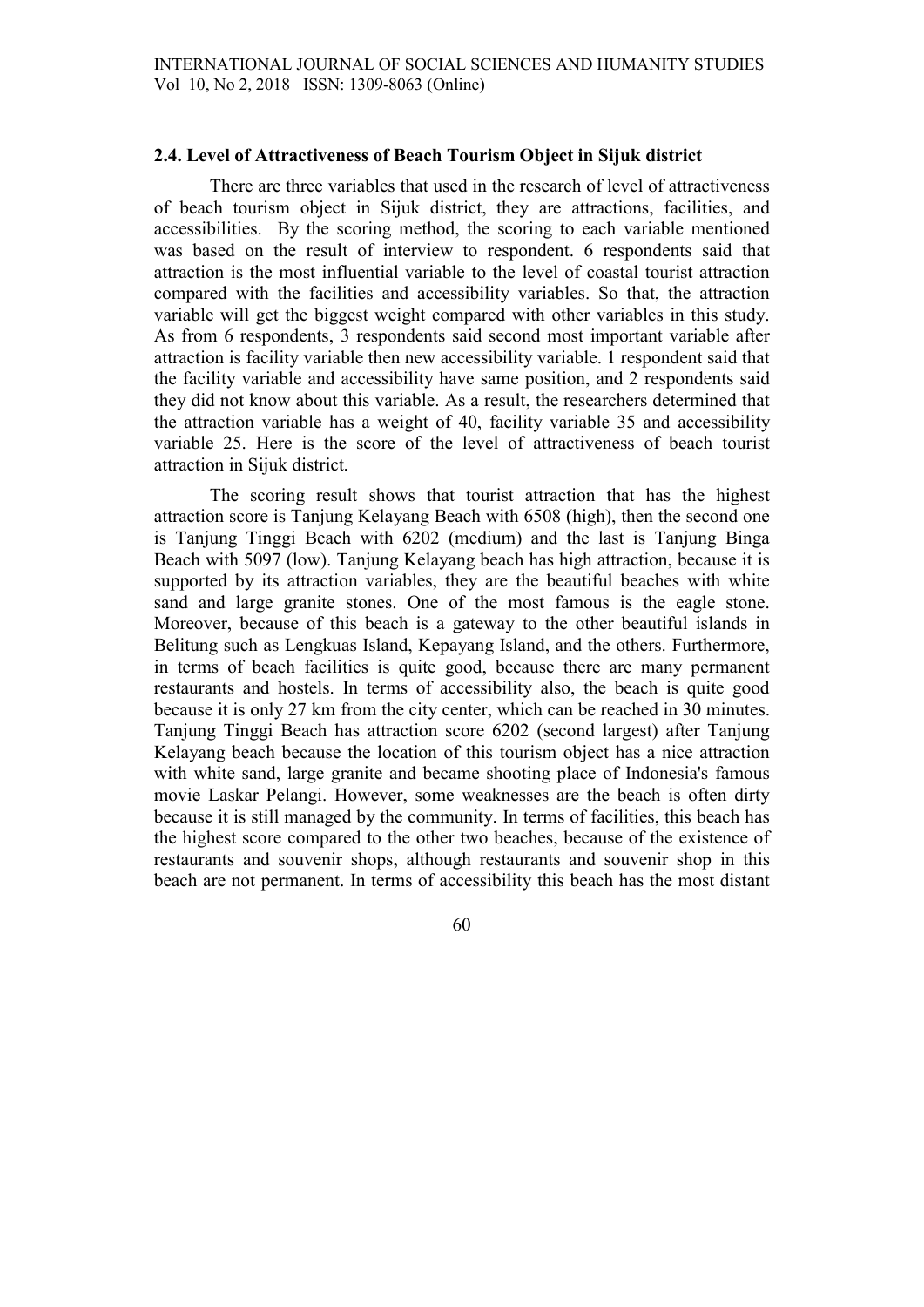location between the 2 other beaches but only 4 km farther from Tanjung Tinggi Beach and about 40 minutes from the city center, so it is not too a problem for tourists. The beach with lowest tourist attraction value is Tanjung Binga beach. It is because of not all beaches in Tanjung Binga can be used as tourist attractions (only Bukit Berahu), because most of the areas are fisherman's residences, thus it minimizes the attraction value. In terms of facilities, because of the beach is managed by the private, so there is entrance ticket and the facilities are quite good. There are resorts, restaurants and swimming pools. In terms of accessibility, this beach is located closest to the city center, but the road is small (cannot be passed by high bus) and also the power cable is short. Therefore, it endangers the tourists who use the bus as their transportations.

## 3. CONCLUSION

The highest level of coastal tourist attraction in Sijuk District is Tanjung Kelayang Beach with 6508 value because it is supported by good attractions, adequate facilities, and good accessibility. Tanjung Tinggi Beach has moderate level of attractiveness of beach tourist attraction with score 6202. This is caused although the element of excellence of human resources that stands out quite good, but the element of hygiene on the attraction variable is low due to the beach is still managed by the private and beach accessibility is a little far from city center. Tanjung Binga Beach is a beach that has the lowest tourist attraction value with the score 5097, it because of the score of the attraction variable on this beach is low and the facilities are not too many although the accessibility is quite easy to reach from the city.

# BIBLIOGRAPHY

Central Agency on Statistic, Sijuk district in Number 2014

Chandra, Ratri (2008), Tingkat Daya Tarik Objek Wisata Alam Kabupaten Kebumen. Thesis of Geography Department Universty of Indonesia

Darsiharjo dan Nandi. (2015), "Potensi Pengembangan Daya Tarik Wisata Bahari di Kecamatan Sijuk Kabupaten Kebumen", Journal of Geography Anthology, Vol. 3, No. 3, December 2015